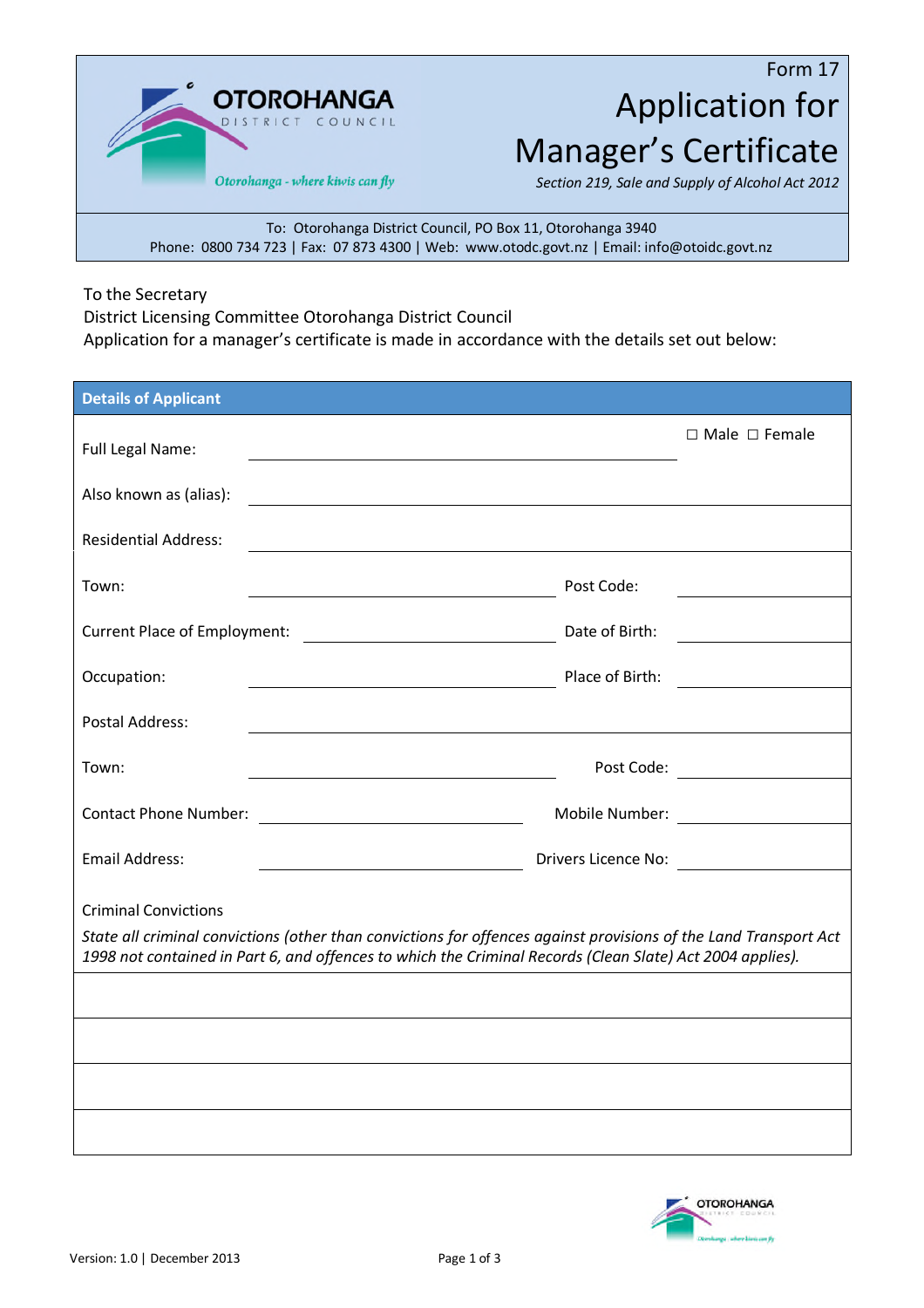| Has the applicant had any experience (in particular recent experience) in controlling any premises or          |    |     |         |    |  |
|----------------------------------------------------------------------------------------------------------------|----|-----|---------|----|--|
| conveyance in respect of which a licence was in force?                                                         |    | Yes |         | No |  |
| If Yes, what are the details and dates of that experience?                                                     |    |     |         |    |  |
|                                                                                                                |    |     |         |    |  |
| Has the applicant had any relevant training, in particular, recent training?                                   | ⊔  | Yes |         | No |  |
| If Yes, what are the details of that training and on what dates was it taken?                                  |    |     |         |    |  |
|                                                                                                                |    |     |         |    |  |
| Does the applicant hold the Licence Controller Qualification (or a prescribed qualification within the meaning |    |     |         |    |  |
| of section 218 of the Sale and Supply of Alcohol Act 2012)?                                                    |    | Yes | $\perp$ | No |  |
| If Yes, on what date was that qualification obtained?                                                          |    |     |         |    |  |
| Does the applicant intend at this time to be the manager of any particular licensed premises?                  |    |     |         |    |  |
|                                                                                                                | ΙI | Yes |         | No |  |
| If Yes, what are the identifying particulars of those licenses premises?                                       |    |     |         |    |  |
|                                                                                                                |    |     |         |    |  |
|                                                                                                                |    |     |         |    |  |
| If it is a club, what is the extent of the applicant's involvement in its management and activities?           |    |     |         |    |  |
|                                                                                                                |    |     |         |    |  |
|                                                                                                                |    |     |         |    |  |
|                                                                                                                |    |     |         |    |  |
| Dated at:<br>Date:                                                                                             |    |     |         |    |  |
| Signature of applicant:                                                                                        |    |     |         |    |  |